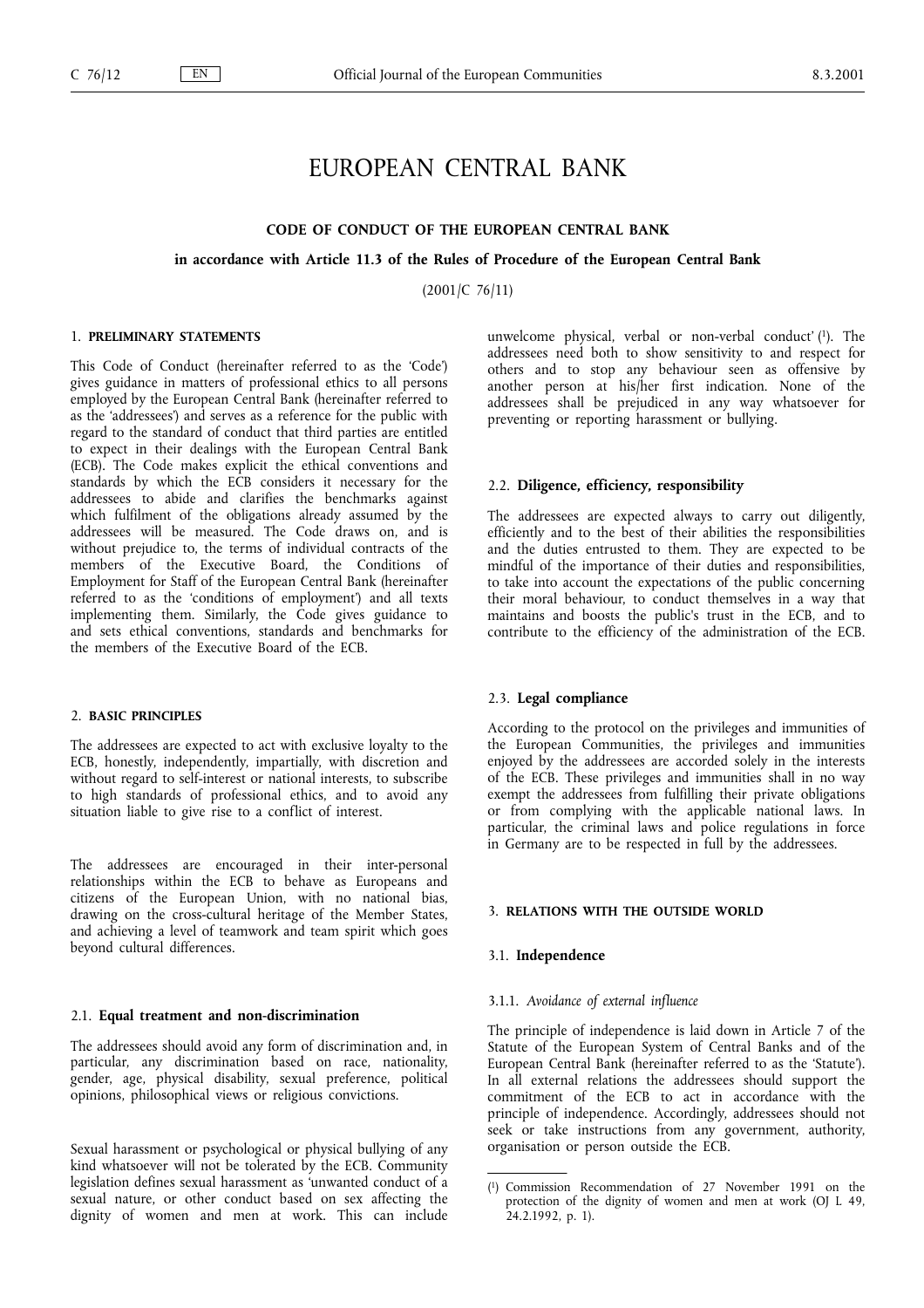# 3.1.2. Negotiating prospective employment outside the ECB

The addressees should behave with integrity and discretion in respect of both any negotiations concerning prospective employment and the acceptance of professional positions after they have ceased to hold office at the ECB, in particular if such positions are taken with a financial institution or with one of the ECB's suppliers. As soon as any such negotiations are under way or such a perspective exists, the addressees concerned are expected to abstain from any matter that may relate to the prospective employer, if the continuation of such relationship may lead to their being reproached for a conflict of interest or for having misused their position at the ECB.

### 3.1.3. Gifts and honours

Respect of the principle of independence is incompatible with applying for, receiving or accepting from any source outside the ECB or from subordinates any benefits, rewards, remuneration or gifts in excess of a customary or negligible amount, whether financial or non-financial, which are connected in any way whatsoever with an addressee's activity within the ECB.

As regards the acceptance of honours or decorations granted to addressees by national authorities on the grounds of services to the ECB, addressees should give prior notification to and seek clearance by the President of the ECB.

### 3.1.4. External activities

Addressees may undertake non-remunerated and non-financial activities outside working hours in domains such as culture, science, education, sports, charity, religion, social work or other benevolent work, on condition that such activities do not have a negative impact on the addressees' obligations with regard to the ECB. Remunerated activities of this nature and other activities outside working hours require prior approval in accordance with the conditions of employment.

The addressees are requested to employ prudence and caution in any political activities so as to preserve the independence and neutrality of the ECB. In particular, the ECB is not in favour of senior management acquiring or maintaining any prominent position in political parties. The addressees should not carry out political activities within working hours, using the facilities of the ECB, or on its premises.

The addressees may associate with academic societies and contribute to their material and scientific development. In particular, the addressees may engage in research, deliver lectures, write articles or books or pursue any other similar activities involving a subject matter related to topics covered by their work, subject to the approval of the Executive Board. However, it must be made clear that such scientific or academic contributions by the addressees are made in a personal capacity and do not involve the ECB. The addressees should in no way appear to represent an institutional position held by the ECB, unless they have been authorised to the contrary in advance.

The addressees shall neither solicit nor receive remuneration whether financial or of any other kind for any external activities carried out in the performance of their duties, except where strictly required to cover their expenses, unless duly authorised to do so by the Executive Board.

### 3.2. Confidentiality and public access to documentation

Professional secrecy, provided for in Article 38 of the Statute, in the conditions of employment and in all texts implementing them, requires the non-divulgence of confidential information obtained by the addressees in the performance of their duties. Permission to give evidence, whether as a witness in legal proceedings or otherwise, shall be requested and it shall be granted whenever a refusal to give evidence would involve the addressee in criminal proceedings. Permission shall not, however, be required in the event of an addressee being summoned to give evidence before the Court of Justice of the European Communities in a case between the ECB and a current or former member of its staff.

The obligations with regard to professional secrecy do not prevent public access to information and documents as determined in the ECB Decision of 3 November 1998 (ECB/1998/12 and subsequent modifications).

# 3.3. Relations with the public

### 3.3.1. Basic principles

Accessibility, efficiency, correctness and courtesy should guide the addressees in their relations with the public. The addressees shall ensure, to the extent possible, that members of the public are provided with the information they request. Such information, as well as any reason not to provide the information, shall be clear and understandable.

#### 3.3.2. Data protection

Addressees dealing with personal data concerning individual citizens shall respect the principles laid down in Directive 95/46/EC of the European Parliament and of the Council of 24 October 1995 on the protection of individuals with regard to the processing of personal data and on the free movement of such data (1). Such addressees shall, in particular, avoid processing personal data for non-legitimate purposes or the transmission of such data to non-authorised persons.

# 3.3.3. Appeals

Addressees should ensure that any decision of the ECB which may have an adverse effect on the rights or interests of a third party shall contain an indication of the options available to challenge the decision, as well as the competent appeal bodies and time-limits required for the exercise of such options.

<sup>(</sup> 1) Directive 95/46/EC of the European Parliament and of the Council of 24 October 1995 on the protection of individuals with regard to the processing of personal data and on the free movement of such data (OJ L 281, 23.11.1995, p. 31).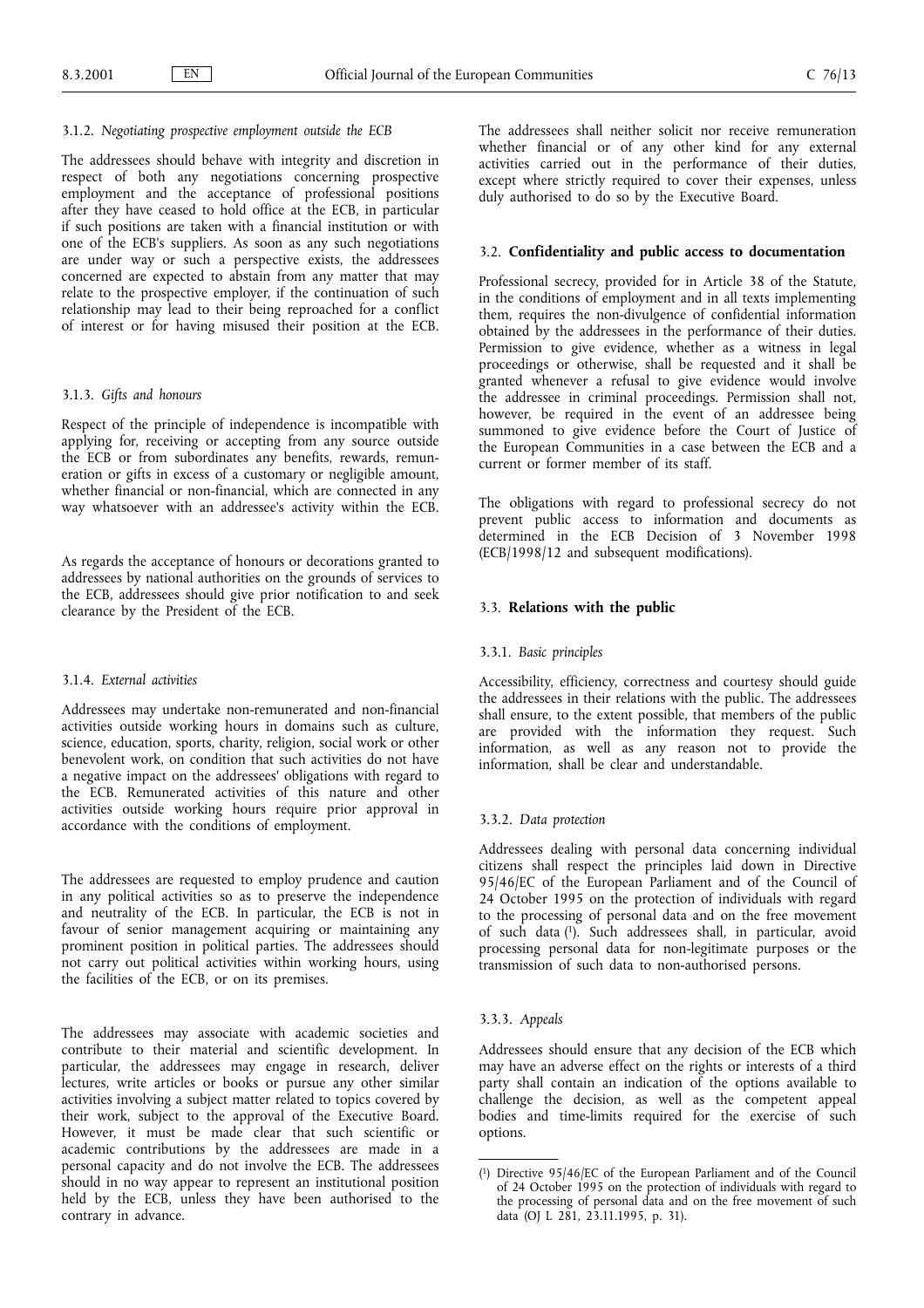# 3.4. Contacts with the media

Addressees should refrain from giving interviews or supplying off-the-record information (i.e. information that is not available in the public domain) on their own initiative or upon invitation to the media without prior authorisation. When meeting members of the media on a social basis, addressees shall exercise the utmost degree of discretion with regard to matters related to the European System of Central Banks (ESCB).

# 3.5. Relations with national central banks

A spirit of close mutual cooperation should govern the relations between the addressees and their colleagues at the national central banks (NCBs) forming part of the ESCB. Such cooperation with the NCBs should be guided by the principles of non-discrimination, equal treatment and the avoidance of national bias. It should be without prejudice to the maintenance of confidentiality wherever appropriate. In this context it has to be borne in mind that not all members of the ESCB form part of the Eurosystem, which has institutional implications for the extent of this cooperation.

In any relationship with an NCB, the addressees should bear in mind their obligations with regard to loyalty to the ECB and the impartial role of the ECB within the ESCB.

# 3.6. European institutions and bodies and national authorities

Contacts, whether formal or informal, with representatives of European institutions, other European bodies and national authorities should always reflect the position of the ECB if and when such a position exists; in the absence of an established ECB position, the addressees should explicitly reserve any ECB position on a given matter when advancing personal views. Contacts with European institutions and bodies require special attention and a high level of accessibility, while the independence of the ECB and the maintenance of professional secrecy as provided for in the Statute should be ensured.

Addressees should inform their superiors of any attempt to influence the ECB in the performance of its tasks in an improper manner.

# 3.7. Private financial activities and conflicts of interest

The tasks and activities of the ECB involve financial transactions with financial institutions as well as a diverse set of other business relationships. They also involve the analysis for and the preparation of decisions which may have an impact on market developments. In these and other professional activities, the addressees should be in a position to act with full independence and impartially.

# 3.7.1. Avoidance of potential conflicts of interest

The addressees should avoid any situation liable to give rise to a conflict of interest. Conflicts of interest arise where the addressees have private or personal interests which may influence or appear to influence the impartial and objective performance of their duties. Private or personal interests mean any potential advantage for themselves, their families, their other relatives or their circle of friends and acquaintances.

## 3.7.2. Information on tenders for goods and services

During tender procedures the addressees should communicate only through the official channels and avoid providing information orally.

#### 3.7.3. Insider trading

Addressees shall comply with the rules on insider trading established by the Executive Board.

#### 3.8. Relations with interest groups

Relations with interest groups should be built upon the basic rules of professional ethics. The addressees should ensure that all representatives of interest groups identify themselves as such, clearly state the capacity in which they are acting and give the names of any other addressee whom they have contacted on the same subject.

# 4. IN-HOUSE RELATIONS

### 4.1. Loyalty and cooperation

For the addressees, loyalty implies not only the fulfilment of the tasks entrusted to them by their superiors and compliance with the latters' instructions and with the applicable reporting lines, but also assistance, advice, openness and transparency in all dealings with superiors and colleagues. In particular, the addressees should keep other concerned colleagues informed with regard to work in progress and enable them to contribute to it. Withholding information that may affect the conduct of business from superiors or colleagues, particularly in order to gain a personal advantage, providing false, inaccurate or exaggerated information, refusing to cooperate with colleagues or demonstrating any obstructive behaviour would be contrary to the form of loyalty expected of the addressees.

Any communication should demonstrate due respect for the reporting channels. Documents should be copied to any colleagues concerned. Managers shall instruct the addressees working with them in a clear and understandable manner, whether orally or in writing.

### 4.2. Use of the ECB's resources

The addressees are expected to respect and protect the ECB's property and not to allow third parties to make use of the ECB's services and/or facilities. All equipment and facilities, whatever their nature, are provided to the addressees by the ECB for official use only, unless private use is permitted either according to relevant internal rules or practices or on a discretionary basis.